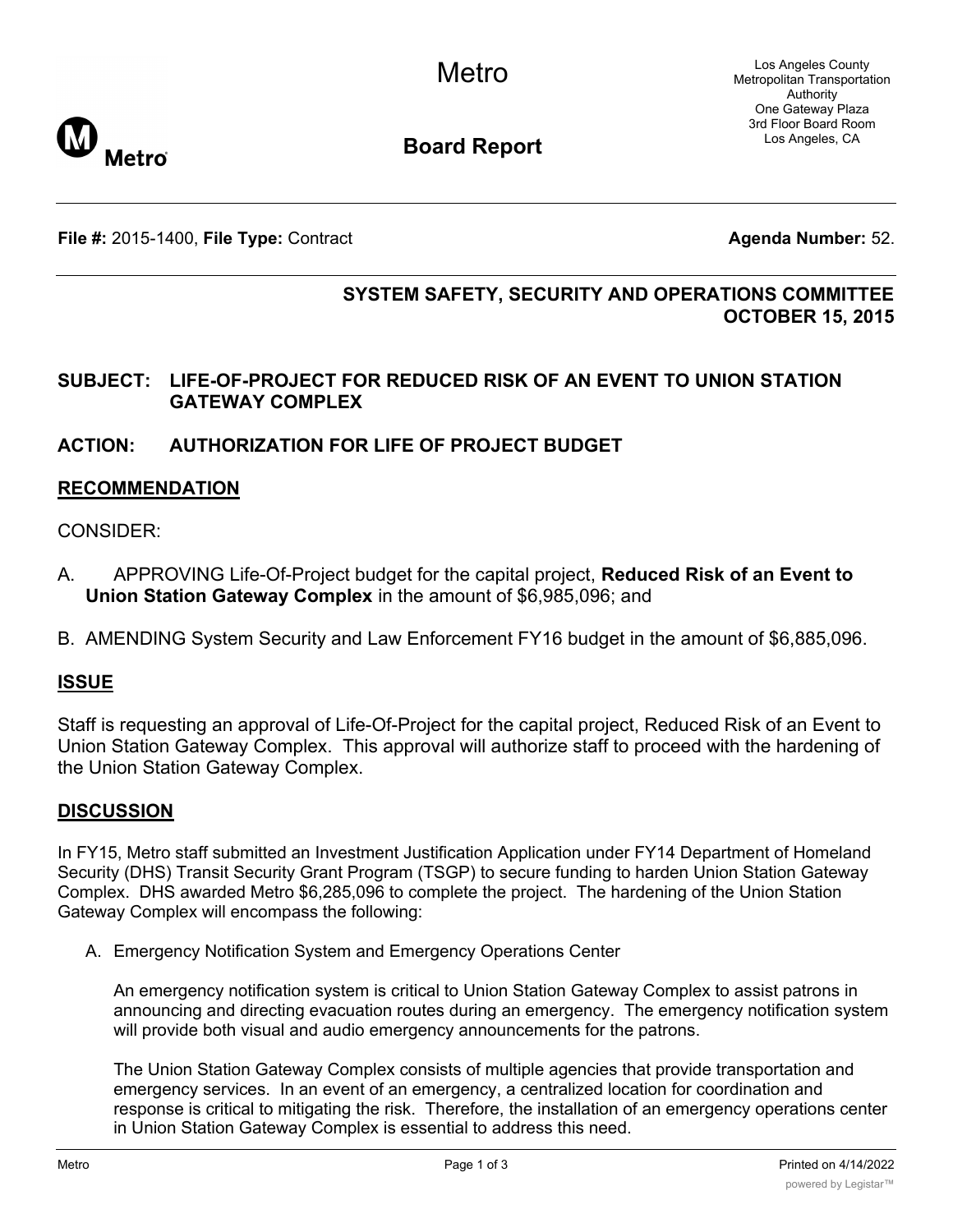B. Mobile Data Terminal

The need for sharing video intelligence to appropriate transit agencies and first responders during an emergency is critical. The mobile data terminal is a platform that allows the sharing of closed-circuit television via smartphone and tablets for authorized users. The ability to obtain mobile video intelligence instantly, and shared among authorized agencies will provide situational awareness and help coordinate response efforts during an emergency.

C. Harden Metro Gateway Headquarters

The hardening of Metro Gateway Headquarters is critical to the safety of the public visiting Metro Gateway Headquarters and employees that support the operations of Metro transit system. To protect the safety of the public and employees, the hardening of Gateway Headquarter will involve the following:

- · Install additional high definition closed-circuit televisions in parking structures and building.
- Install emergency call boxes on each floor of the parking structure.
- · Enhance access control to further secure the Gateway Headquarters.

Staff is anticipating the completion of this project in August 2016 (Attachment A: Project Summary Schedule).

#### **DETERMINATION OF SAFETY IMPACT**

This capital project will provide a positive safety impact for Metro employees, patrons, and visitors by enhancing the safety and security against potential terrorist incidents as well as provide higher quality situational awareness.

#### **FINANCIAL IMPACT**

Staff is requesting to amend the FY16 budget in the amount of \$6,885,096 for this capital project, in cost center 2610 System Security and Law Enforcement. Since this is a multi-year project, the executive officer of System Security and Law Enforcement is responsible for budgeting in future years.

#### Impact to Budget

The DHS grant funds \$6,285,096 of this project. The \$700,000 balance of the project cost is funded by Transit Development Act Article 4, which is eligible for bus and rail operating and capital improvements.

#### **ALTERNATIVES CONSIDERED**

An option considered would be not to approve the funding from Department of Homeland Security Grant Program. This alternative is not recommended because this is a critical Security program to ensure the safety of the patrons and Metro employees by hardening the Union Station Gateway Complex.

#### **NEXT STEPS**